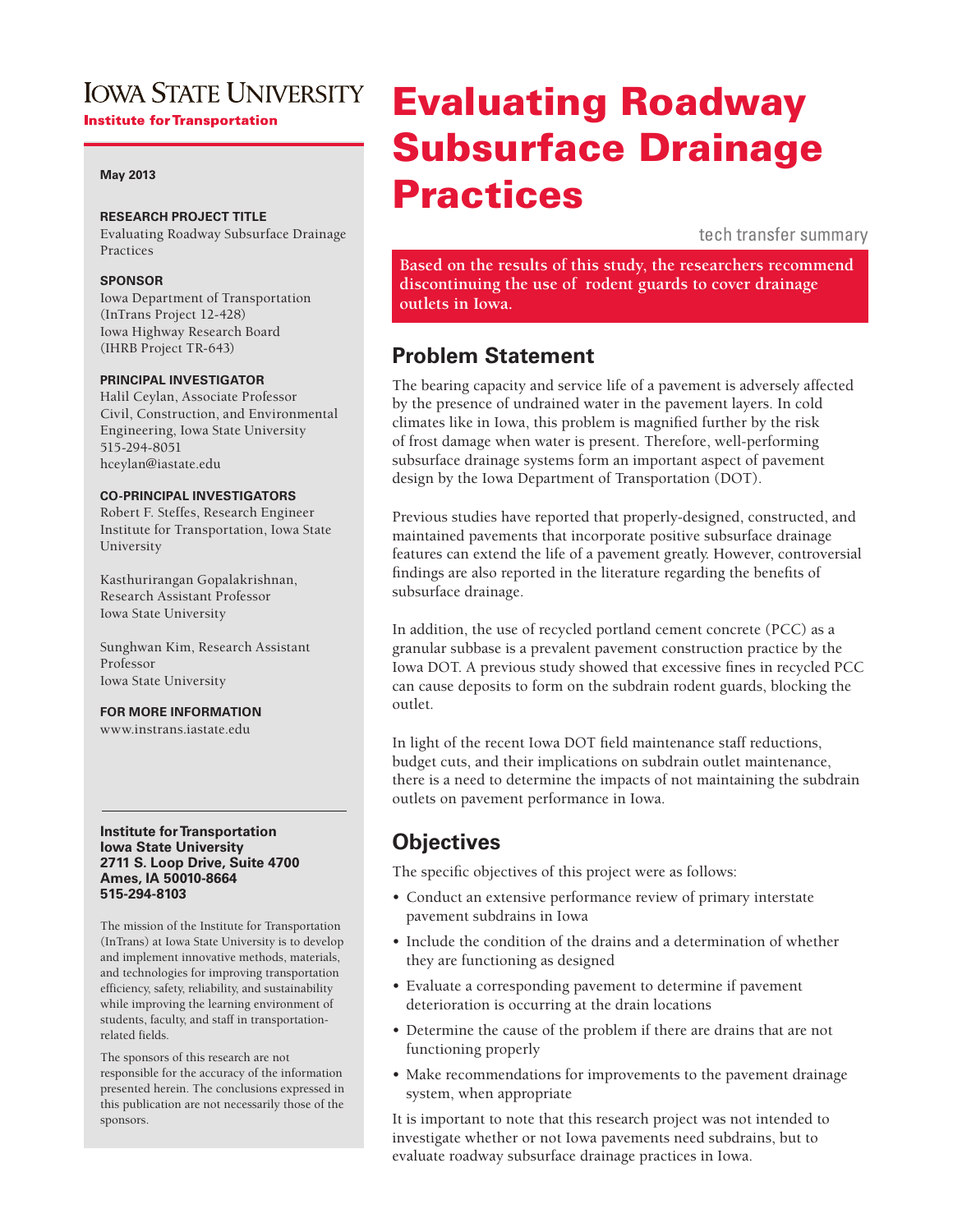# **Research Methodology**

An extensive literature review was performed covering national-level and state-level research studies mainly focusing on the effects of subsurface drainage on performance of asphalt and concrete pavements. Several studies concerning the effects of a recycled concrete aggregate (RCA) or recycled PCC (RPCC) subbase on PCC pavement drainage systems were also reviewed. A detailed forensic test plan was developed in consultation with the project technical advisory committee (TAC) for inspecting and evaluating the Iowa pavement subdrains.

Field investigations were conducted on 64 selected (jointed plain concrete pavement/JPCP and hot-mix asphalt/HMA) pavement sites during the fall season of 2012. Field investigations were focused mainly on the drainage outlet conditions. Many JPCP sites using RPCC base materials were included in the forensic test plan to investigate the issue of tufa formation leading to poor drainage performance.

At least three drainage outlet spots per selected site, representing start, middle, and end were investigated. A drainage inspection report template was prepared and used during field inspections to document mainly the condition of outlet openings in terms of percentage of blockage caused by coarse/fine material accumulation. Any pavement distresses observed near inspected drainage spots were also recorded (pictures and videos).

Pavement distress records for the selected sites were also extracted from Iowa the DOT Pavement Management Information System (PMIS) and organized with field inspection results. Statistical analysis was conducted on the compiled data from field investigations to investigate the effect of drainage on pavement performance further.

# **Key Findings**

- • Most Iowa subsurface drainage outlet blockage is due to tufa, sediment, and soil.
- Among the ones investigated, over 80 percent of drainage outlets in JPCP were not damaged while less than 20 percent were damaged. For HMA pavements, less than only 10 percent of drainage outlets were broken.



*Typical roadway subsurface drainage outlet conditions in Iowa*

- • About 35 percent of investigated outlets in JPCP and 60 percent in HMA pavements were not blocked by any materials. About 35 percent of outlets in JPCP were blocked by tufa, about 17 percent were blocked by sediment, and about 14 percent were blocked by soil deposits. However, most of the blocked outlets in HMA pavements were blocked by soil deposits. Only 2 percent of outlets in HMA pavements were blocked by sediment.
- • Both field observations and performance analysis indicate that drainage outlet conditions do not have a significant effect on pavement performance.
- Rather than surface distresses, more shoulder distresses (shoulder drop or cracking) were observed near blocked drainage outlet spots. Over 10 percent of the blocked drainage outlet spots have shoulder distresses while only 2 percent of the opened drainage outlet spots have shoulder distresses.
- The use of RPCC as subbase material results in tufa formation, which is the primary cause of drainage outlet blockage in JPCP. However, those JPCP spots that utilized blended RPCC and virgin aggregate materials as subbase materials experienced fewer outlet blockages due to tufa formation.
- The use of a gate/mesh screen-type rodent guard has the potential to cause outlet blockage. Considering that very little rodent evidence was observed in subdrainage outlets during field investigations, it is highly recommended that these rodent guards not be used to cover the drainage outlets in Iowa.